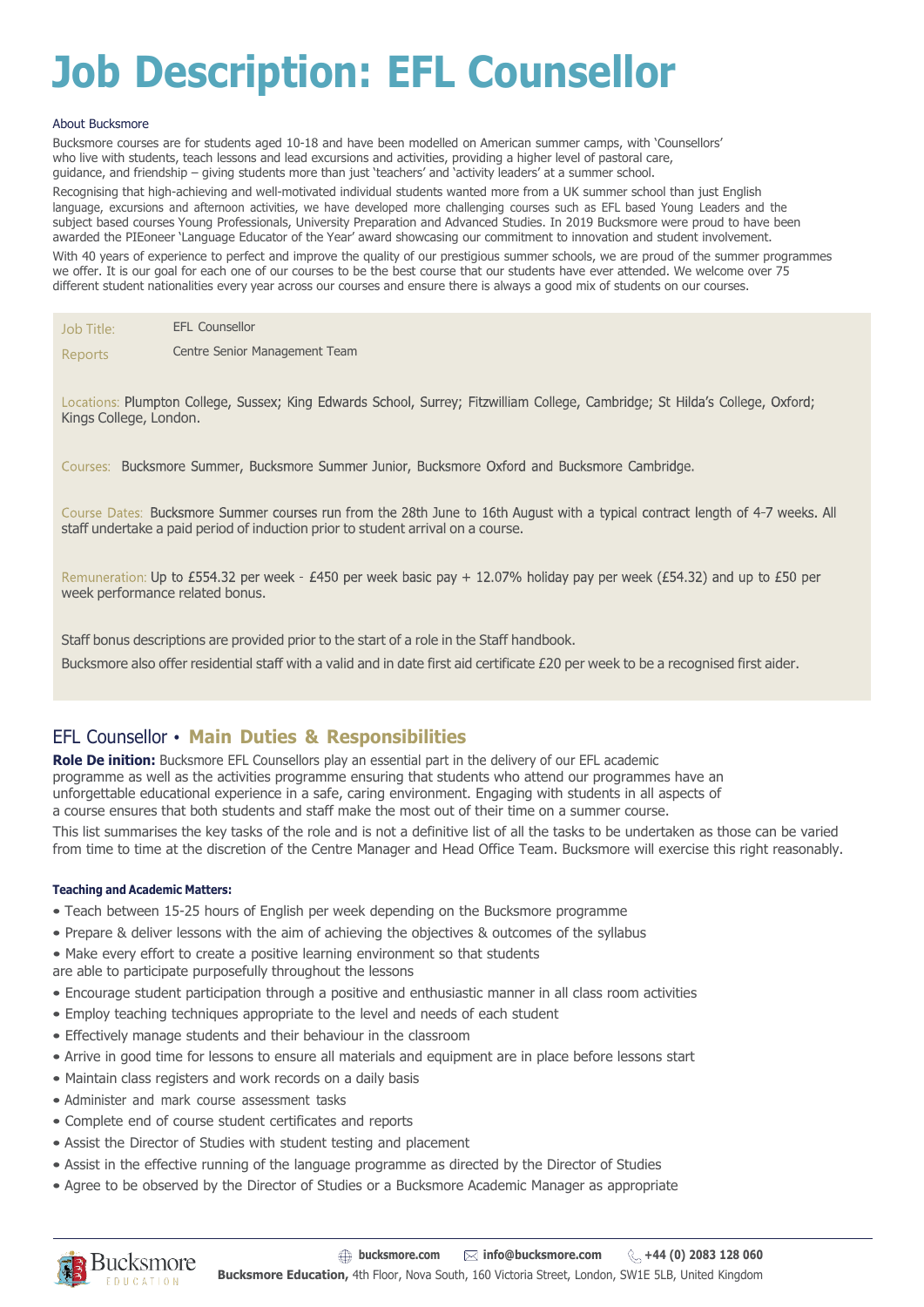# **EFL Counsellor**

#### **Non-Teaching Duties:**

- Organise and implement a wide range of afternoon and evening activities as directed by the Activity Manager
- Promote the activity programme and ensure maximum student participation
- Participate, lead and supervise during activities
- Take responsibility, or joint responsibility, on off-site excursions and on-site activities
- Guide and supervise students on excursions and trips
- Assist with airport transfers and meet students on arrival
- Assist with student check in on airport transfer departures
- Supervise students during meal times as per the weekly staff rota
- Assist with wake up and bedtime duties as per the weekly staff rota
- Respond to general emergencies at all times
- Maintain proper levels of student discipline, safety and welfare
- Prepare any necessary materials required for workshops if required

### EFL Counsellor • **Person Specification**

**Legal Requirement:** All applicants must have the eligibility to work in the UK prior to commencing employment

The following are the essential and desirable requirements needed in order to do the job.

#### **Knowledge, qualifications and experience:**

Essential:

- Native or native level English speaker
- British Council accredited Level 5 EFL teaching qualification such as CELTA / Trinity TESOL or equivalent, PGCE in English or Modern Foreign Language, PGCE (Primary) and QTS equivalent
- A recognised Bachelor's degree or higher
- Knowledge of effective language teaching techniques and how these are applied to teaching young learners

#### Desirable

- A Young Learners teaching qualification
- Post-qualification teaching experience, preferably a year
- Experience of teaching young learners
- Experience of working in a residential school for young learners
- Background of leading sessions or workshops in art, music, sports, journalism or drama
- First aid qualification

#### **Skills, abilities and competencies:**

Essential

- Flexibility and adaptability
- Ability and desire to work in a team
- Excellent communication skills
- Willingness to contribute positively to the students' activity programme
- An understanding of child safeguarding

#### **Personal Attributes:**

Essential

- Commitment to delivering a high standard of work
- Demonstrates respect for equal opportunities and diversity
- Adopts a positive approach to personal learning and development
- Consistently demonstrates a 'can do' approach to work